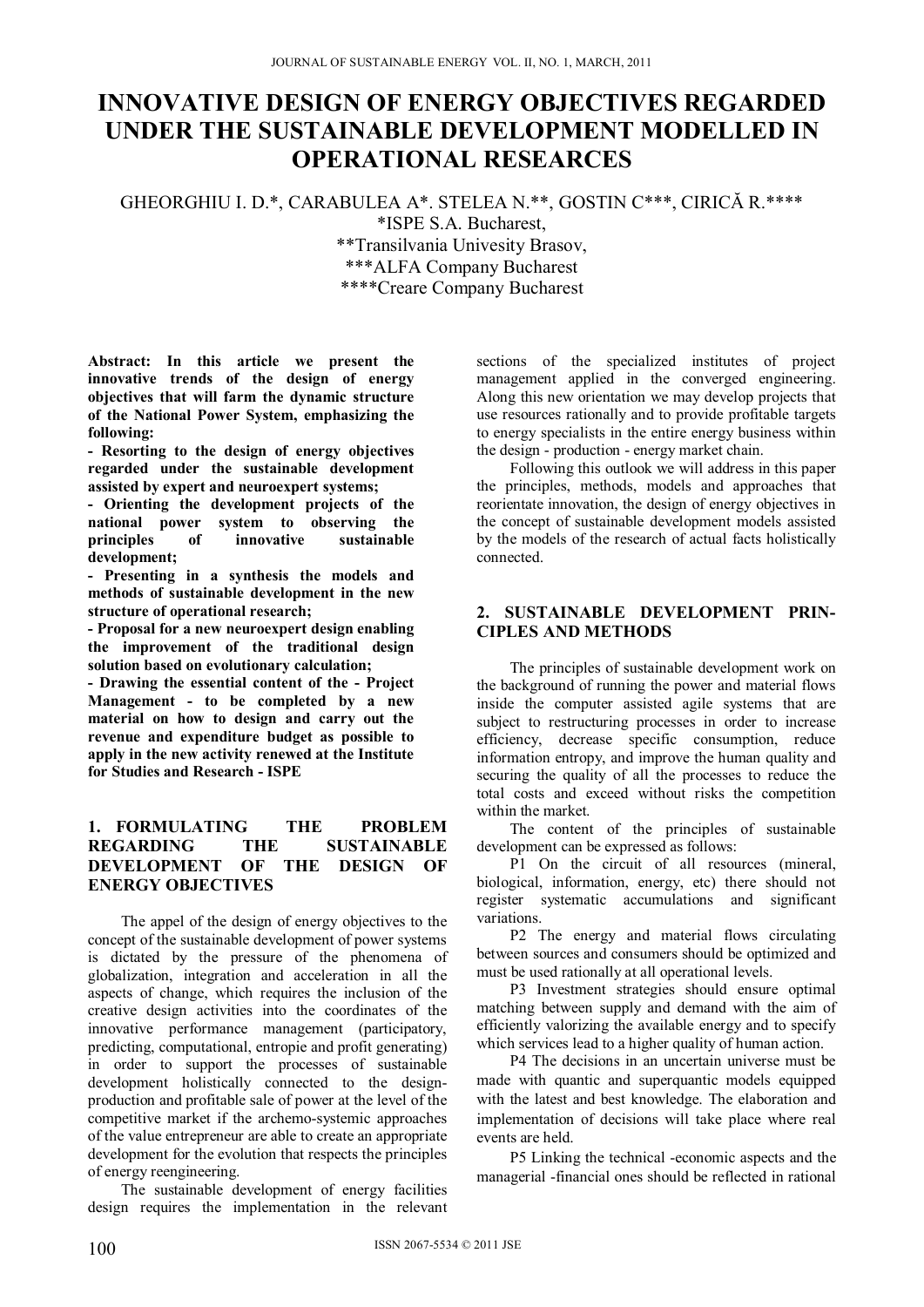holistic costs resulting from explorative and normative forecasting.

P6 The computer assisted logistics of companies should be developed around the goals and not around the products.

Applying these principles in the design and operation of energy objectives allows the company to develop sustainable competitive business based on the level of the knowledge of managers and professionals in continuous improvement through intensive learning and the the valorization of the results dictated by Benkmarking.

The complex methods of sustainable development refer to the practical realization of the following steps:

M1 Offering suitable products and services at appropriate times and locations at minimum competitive costs, which is an effective response of the designer to the consumer.

M2 The use of the information technology with emphasis on the engineering of creative software worthy for the customer. In this acceptance it is necessary to promote an intelligent project management to promote quality- cost correlations and allows managers to find the way to performance.

M3 The extensive and normative approach of power systems forecast that will operate the new efficient energy objectives of high power  $(500\div1000)$  MW. The improvement of the determined solution to minimize the total updated costs can be updated using evolutionary algorithms in the genetic variant.

M4 The anticipatory quantification of holistic risks must be conducted starting from the operators of the research of real facts, namely: the risk of sustainable development, the economic and financial risk, the technological risk, the risk of lack of quality of the energy products and processes, the risk of poor training of the human resource decisions and the risk of taking the wrong decisions by managers with a weak entrepreneurial culture.

M5 Implementing an environmental management system leading to the mitigation of the physical and intellectual pollution, made possible by the technology used by the professionals involved in each operational project.

M6 The engineering and analysis of the value create the basis for a competitive strategy based entrepreneurial firms. The value engineering is used to create value in design and cost analysis is recommended for the energy objectives operation. Increased value of product quality in design should be consistent with the methods used in the operation of energy objectives in different regions of the world. In this approach should be known and applied in practice the steps of energy reengineering such as Benchmarking, Sowt and the analysis of actual costs determined by the traditional methodology and that based on operational research.

M7 The reengineering of intelligence and the performance management have emerged as a necessity of training the energy projects managers and operators endowed with the specific sense of anticipating the future considering a quick action likely to reduce the holistic risks. In this approach we aim to train a new generation of leaders who know and apply project management in a profitable way.

M8 The management of the continuous trainers of the designers and project managers through intensive learning systems. In this way the new skilled generation of specialists is formed with a new conception of work, the creators of values, visionary, rapidly adaptable to changing competitive market. These specialists should be trained on the concept of neurogenetic growth of the quality of the human factor.

M9 The knowledge management involves the development of information technologies and claims awareness within the human resource of a new attitude to work arising from the wisdom - knowledge is power. Practically, the management of the company must develop the organizational culture based on the entrepreneurial thinking.

M10 The innovative logistics of productivity growth and profit requires the application of ergonomy and the motivation of labor that will not lack stress management.

# **3. SUSTAINABLE DEVELOPMENT MO-DELS AND OBJECTIVES**

Starting from the characteristics of sustainability we can sketch models of sustainable development so that we should attain the innovation of the approaches to energy objectives in the long run. The definitions and objectives of sustainable development are as follows:

- Sustainability is defined as the capacity of systems to grow without risk to the desired targets of creators managers.

- The archemo-systemic concept specifies why and how we should correlate the quantitative aspects with the quality ones (archemic).

- The control of the accumulations and fluctuations of resources must be done in the holistic concept (considering all the factors that influence the source-consumer relationship).

- Optimizing the correlation between demand and supply in order to increase available power efficiency should be achieved over the entire biological circuit.
- Establishing holistic decisions and implement them both at investment level and at the level of energy objectives operation becomes an archemic priority.

- Reflecting the costs of all activities leads to the adoption of adequate solutions appropriate for the economic and financial goals.

- Sustainable development objectives are: economic aimed at maximum efficiency at the level of the results, social regarding the fair allocation of resources and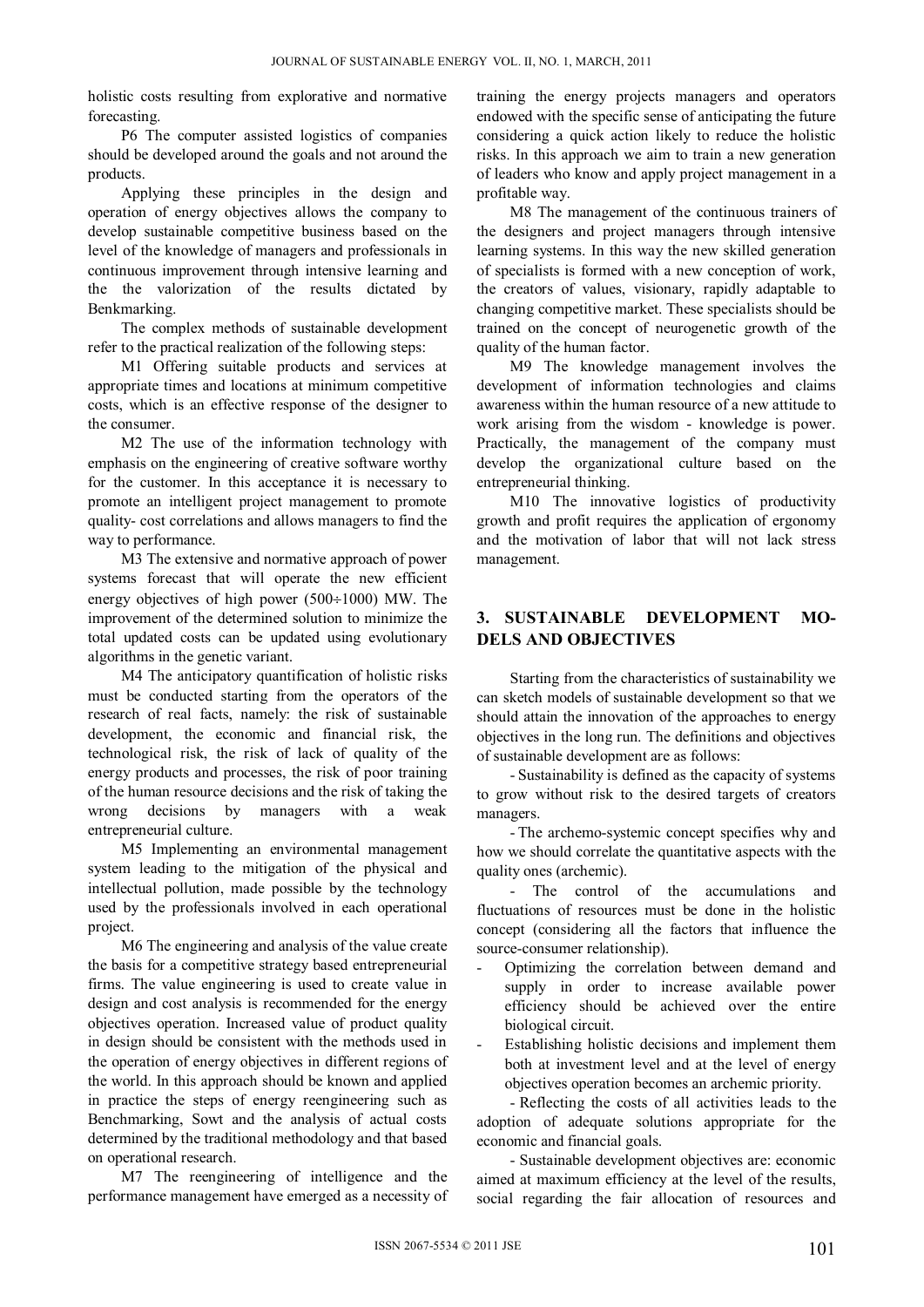ecological services in order to adapt the biosphere to the optimal geoclimatic conditions in order to carry out the allocation of resources of all kinds to the consumer requirements imposed, the establishment of demographic growth and the promotion of renewable resources.

Applying sustainable development to the agile systems is aimed at the changes at the level of the population, economic progress, the constraints on available resources, the increase in product quality, including processes agile, pollution mitigation and to determine the solution to cover the capital requirements. The aim of these approaches seeks to eradicate poverty, reduce income differences between people who work, increased insurance with products to the population, improving the efficiency of supply and the use of all resources including pollution mitigation.

Modeling the structure and functionality of the energy objectives at the level of design and operation is aimed to reduce the consumption of resources for the current generation needs without ignoring the opportunities that the future generations meet their needs and fulfill aspirations. The sustainable development of agile objectives through the holistic design and operation seeks the fulfillment of the policy of companies involved so that the knowledge and resolving the technologicaleconomic changes and the managerial-financial one should ensure a bright future both for the customers as business partners and for the society investigated as a whole rapidly developing.

Building the models to optimize the agile objectives subject to sustainable development should focus on the knowledge of the realities dictated by consumers that are quantifiable restrictions by operational research. The essential aspects noteworthy to entrepreneurs managers are mainly the following: responding effectively to the consumer as formulated and implemented by each contractor (supply of products with affordable costs to be delivered at the suitable place and time), the intensive use of information technology based on intelligent knowledge management, the preparation and application of explorative and normative forecast, quantifying risk and transforming damage into resource saving, implementing an effective system of depolluting the environment, the design and application of value engineering, practical application of converged engineering (eliminating design and realization of goals set and the introduction of work in parallel), expert systems extending to all of real activities, making use of the intelligence reengineering modalities and performance management in order to form the new generation of entrepreneurs.

The mathematical structure of optimization models based on the operational research is as follows:

$$
C_{tac}^{cop} = \sum_{i=1}^{dv} (1 - r_a)^{-i} [(C_{DD} + C_{CC} + C_{PR} + C_{RU} + C_{EF} + C_{DC})_i + (c_p R_{tt})]
$$

$$
R_{tt} = [R_{DD} + R_{CC} + R_{PP} + R_{RU} + R_{EF} + R_{DC}];
$$
  
\n
$$
c_p = [(0 \div 1]
$$
  
\n
$$
C_{DD} = [C_{ci} + C_{pr} + C_{rs} + C_{cs} + C_{hs}] +
$$
  
\n
$$
+ c_p [R_{ci} + R_{pr} + R_{rs} + R_{cs} + R_{hs}];
$$
  
\n
$$
C_{CC} = [C_{ame} + C_{cte} + C_{spc}] + c_p [R_{ame} + R_{cte} + R_{spc}];
$$
  
\n(1)

 $C_{PR} = [C_{ren} + C_{reg} + C_{cal}] + c_p [R_{ren} + R_{reg} + R_{cal}]$ ;

$$
\begin{aligned}[t] C_{RU} &= [C_{eer}+C_{ppe}+C_{doc}+C_{hm}] + c_p\left[R_{eer}+R_{ppl}+ \right. \\ &\left. + R_{doc}+R_{ln}\right]; \end{aligned}
$$

$$
C_{EF} = [C_{ff} + C_{pp} + C_{sb}] + c_p [R_{ff} + R_{pp} + R_{sb}];
$$
  
\n
$$
C_{DC} = [C_{cd} + C_{fm} + C_{dc}] + c_p [R_{cd} + R_{fm} + R_{de}];
$$
  
\n
$$
C_{tan} = [k_i I_i + [e_i E_p] = [k_i i_{sp} + p_{ei} t_f] P_i
$$

 The production costs and rates have the following mathematical structures:

$$
C_{p} = \frac{k_{ee}C_{tac}^{cop}}{g_{i}E_{p} \cdot d_{v}} [lei/product];
$$
\n
$$
t_{p} = \left[C_{sp}^{p} + t_{tax}^{network} + t_{distribution}^{supply} + t_{conecting}^{market} + p_{profit}\right][lei/pro
$$
\nduct] (2)

Where:

 $C_{\text{tac}}^{\text{cop}}$  = total current operational research costs

 $r_a$ <sup>=</sup>  $r_{\text{interest}} + r_{\text{inflation}} + r_{\text{risk}} =$  discount rate

 $dv =$  the lifetime of the designed and operated energy objective

 $C_{DD}$  = costs of energy objectives development consisting of the efforts designed to search information  $(C_{\text{CI}})$ , those necessary to achieve the forecasts  $(C_{PR})$ , to cover the risks  $(C_{rs})$ , a disaster  $(C_{CS})$  and to prevent chaos  $(C_{hs})$ 

 $C_{CC}$  = expenses for the acquisition of materials and energy  $(C<sub>ame</sub>)$ , to increase the useful working time  $(C<sub>cte</sub>)$ and to study the competitive market  $(C_{\text{spc}})$ .

 $C_{PR}$  = costs of production consisting of the economic efforts destined to the renewal of equipment  $(C_{ren})$  to ensure the economic regime of the operation of the aggregate  $(C_{\text{reg}})$ , raising the quality of all activities  $(C_{\text{cal}})$ .

 $C_{\text{RU}}$  = expenses on human resource reconfiguration destined to increase empathy and the ergonomy of human resources ( $C_{\text{eer}}$ ), those for the design of work posts ( $C_{\text{ppl}}$ ), those required for the development of information dialogue  $(C_{doc})$  and those required to increase labor productivity  $(C<sub>hm</sub>)$ .

 $C_{EF}$  = expenses destined to cover the economic and financial activities for funds formation  $(C_f)$ , and to design pricing  $(C_{PP})$ , and the financial efforts for the development of birotics strategy  $(C_{sb})$ .

 $C_{DC}$  = expenses destined to the decisions and Communications at the level of the company consisting of funds for managers training  $(C_{fin})$ , those for making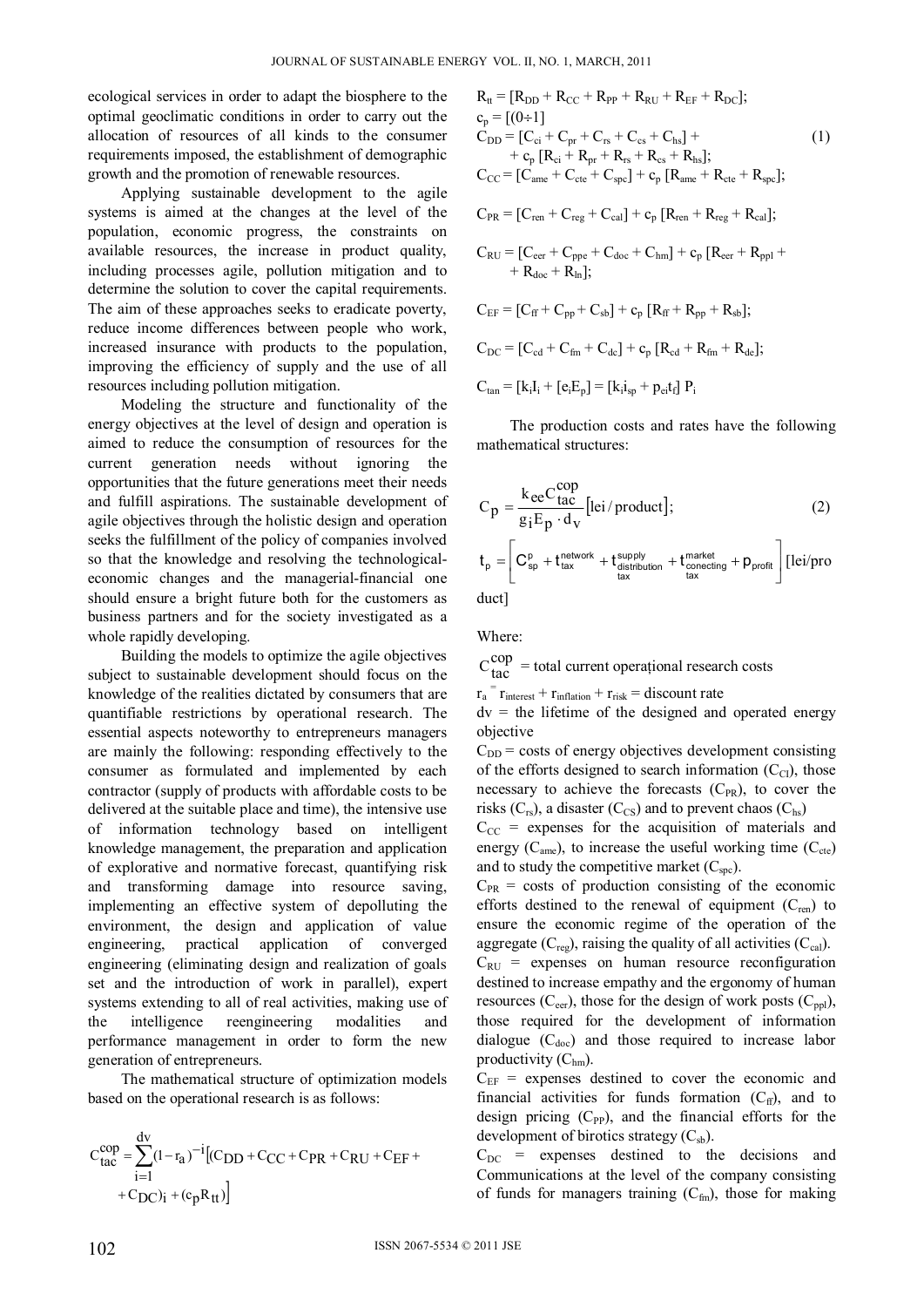decisions  $(C_{cd})$  and those for the development of Communications  $(C<sub>DC</sub>)$ 

 $c_p$  = total restrictions penalty coefficient (R<sub>DD</sub>...R<sub>DC</sub>).

 $C_{tan}$  = annual costs consisting of depreciation (k<sub>i</sub>l<sub>i</sub>); k<sub>i</sub> = depreciation quota;  $I_i$  = the total investment and the efforts necessary to operate energy objectives  $(P_{ei} E_p) P_{ei}$ = price of energy,  $E_p$  = power produced,  $i_{sp}$  = specific investment,  $t_r$  = operating time of the systems,  $P_i$  = newly installed power.

 $g_i = (0.8 \div 0.9)$  the loading of aggregates,  $C_{sp}$  = specific cost of product.

 $t_{ee}$  and  $t_{et}$  = electric power tariffs (ee) and the thermal power (et) provided to consumers

 $K_{ee}$ ;  $k_{et}$  = keys to annual cost share on energy produced  $(K_{ee} = 0.6; k_{et} = 0.4).$ 

The penalty coefficient is zero if the cost analysis took into account the influence of any restrictions. Otherwise  $(c_p = 1)$  if you have not taken into account at the end the functional tehnological restrictions. In the latter case the total cost on operational research is doubled.

The design operations of the agile objectives and the mounting ones will be done in applying these new guidelines on project management.

### **4. INFORMATICS OF THE SUSTAINABLE DEVELOPMENT OF ENERGY OBJEC-TIVES DESIGN AND OPERATION**

The efficient informatics of sustainable development of the design and operation of energy objectives should be based on the structure and functionality of expert and neuroexpert systems whose operational models and schemes are presented in this innovative material. Expert systems are specialized program products capable of real-time supervision of a given activity by using a knowledge base and operational models presented in Figures (1) (2). The functions and applications of expert systems can be followed in Tables  $(1)$ ,  $(2)$  and  $(3)$ .

Depending on the interaction modes between the decision maker and the system are used expert structures resorting to programs with flexible language (closer to natural language) and those that work with specific commands. Depending on applicability and destination we distinguish expert systems synthetically presented in Figure (3).

 The mathematical models for solving real problems by expert systems are presented in relations (1) and (2).

Neuroexpert systems are software in which work the architectural modules in Figure (2) with neural networks that correct archemically the solution given by the expert structures (Fig. 1). The current configuration of the neuroexpert systems can be followed in Figure (3).



**Fig. 1. Fundamental circuit of expert systems** 



**Fig. 2. System structure cost**

| <b>Functions computerizable by expert systems</b> |                                                   |  |
|---------------------------------------------------|---------------------------------------------------|--|
| <b>FUNCTION</b>                                   | <b>SPECIFICATION</b>                              |  |
| Control and                                       | System intelligent control (automatic)            |  |
| monitoring                                        |                                                   |  |
| Fixing and                                        | Recommends corrections of system operation        |  |
| reparing                                          | deficiencies                                      |  |
| Design                                            | Product and system design                         |  |
| Diagnosis and                                     | Locates operation errors and recommends           |  |
| maintenance                                       | necessary corrections                             |  |
| Training                                          | Improving learners' performance by using CAI      |  |
|                                                   | (Computer Asisted Instruction) strategies.        |  |
|                                                   | Intelligent tutors                                |  |
| Interpretation                                    | Calrification of certain situations, inference of |  |
|                                                   | significance of new situations based on signals   |  |
|                                                   | from sensors                                      |  |
| Planning                                          | Develops goal oriented activity design            |  |
| Prediction                                        | Inference of probable situations based on already |  |
|                                                   | known information                                 |  |
| Sentence                                          | Sentence process and rule sysrem and              |  |
|                                                   | procedures used in sentences: Deduction,          |  |
|                                                   | Induction, Abduction                              |  |
| Simulation                                        | Deducting consequences or events triggered by     |  |
|                                                   | the system itself                                 |  |
| Simulation                                        | Organizing entities (objectives) by classes/      |  |
| (taxonomy)                                        | categories                                        |  |
| Selection                                         | Identifying the best alternatives in a list of    |  |
|                                                   | possibilities                                     |  |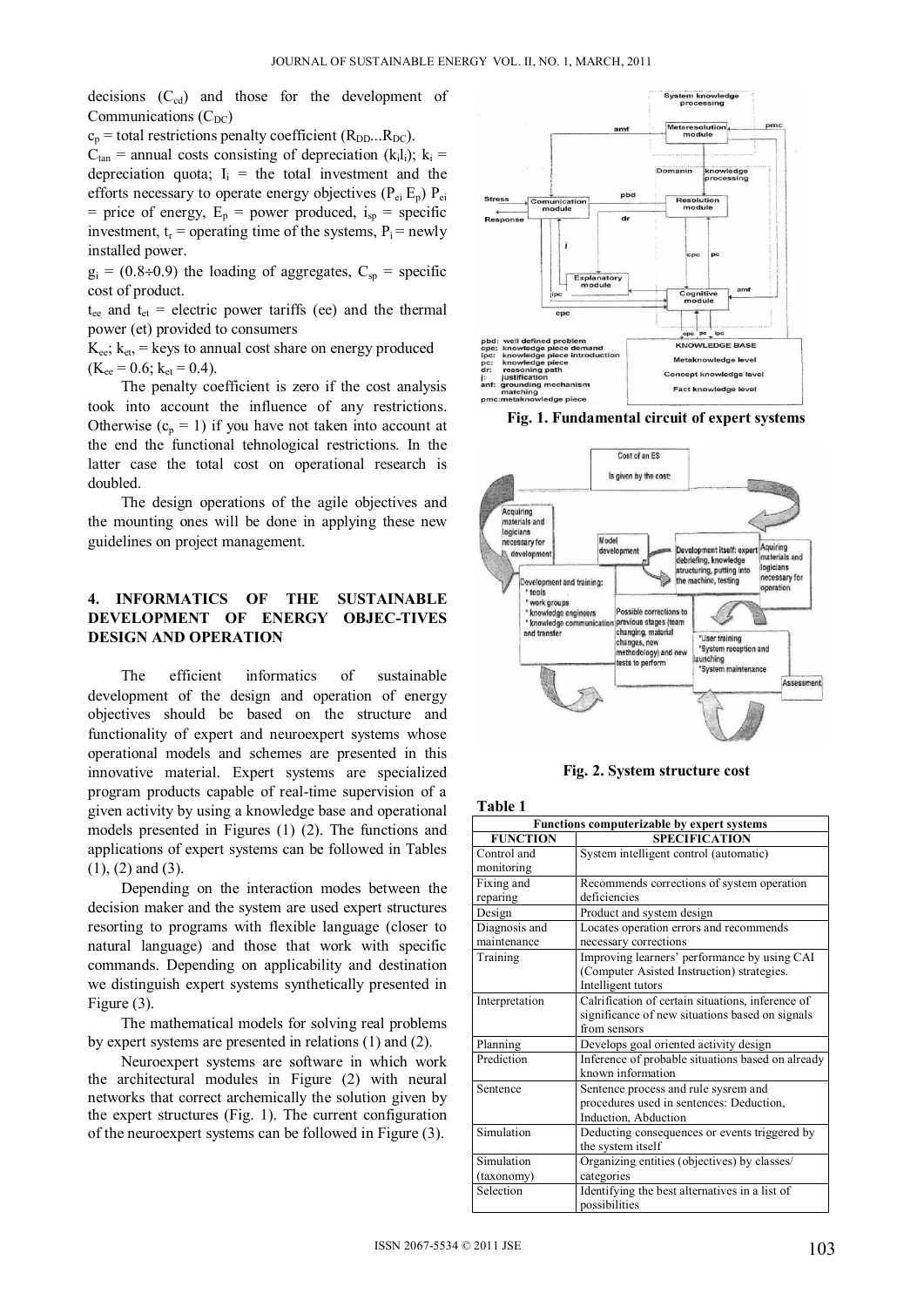The structure models of the functionality of neuroexpert systems that will work as operational levels of the human brain have the following structure mathematically relevant:



 $M_{n_1}$  = the neuronal logistic model (biophase-biophysical) based on the archemic function of the genetical by selected chromosomes

 $M_{n2}$  = the model of model neuronal synaptic functional circuits

 $M_{n3}$  = the tehnological-functional model of the efficient neuronal network

 $M_{n4}$  = the structural model of the logistics not reflected which escapes conscious control

 $M<sub>n5</sub>$  = the model for the detection of the solution to the verbalization filter transferring action towards the logical reflected operations

 $M_{n6}$  = the model for achieving the interpersonal communication through neosphere

 $M_{n7}$  = the final model in noosphere (noogenesis) that enables the formation of the level of human knowledge generating innovation.

b) Superquantic decision models  $(Md_{sc})$ 

Mode of maximum vulnerability occurrence probability

$$
M_{p \max}^{Laplace} = \max \left| \sum_{j=1}^{n} \frac{p_{ij}}{n_{ij}} \right| = \max \left| \sum_{j=1}^{n} \frac{V_{ij} - C_{ij}}{n_{ij}} \right|
$$

Where:  $p_{ij}$  = operational matrix profit  $n_{ii}$  = analysed superquantic solution variants

 $v_{ij}$  = total income  $C_{ii}$  = involved total cost



**Fig. 3. Hybrid expert system in the artificial neuronal networks design**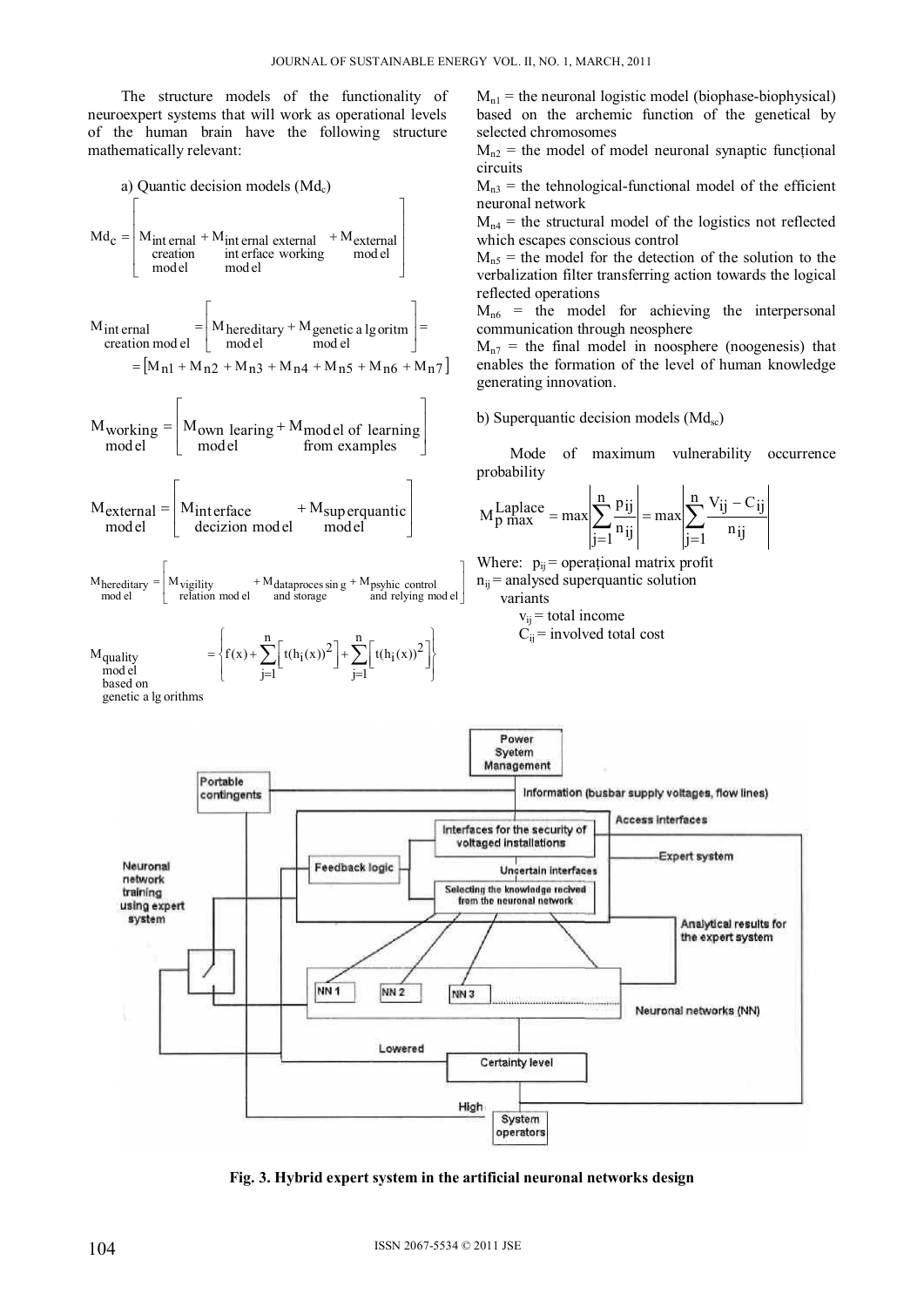Model of combining the maximum and minimum profit based on optimism and pessimism coefficients

$$
M_{\text{combinatory}}^{Nurwuz} = \max\left(c_{\text{coefficient}}^{optimistic} \max p_y + c_{\text{coefficient}}^{pesimistic} \min p_y\right)
$$

3) Model of minimum economic regret  $(r_{ii})$ 

$$
M_{minim}^{savage} = \min_{i} \max_{j} \min_{i} \max_{j} \left( p_{ij}^{max} - p_{ij}^{min} \right)
$$
  
economic  
regret

4) Decision model based on information entropies

$$
M_{entropy}^{inf} \text{ or } = \left[ E_{entropy}^{mana} + E_{process}^{integrated} + E_{evenimente}^{entropic} \right] = \text{minim}
$$

 $E = -3.32(p_{\text{success}} \cdot lg p_{\text{success}} + p_{\text{insuces}} \cdot lg p_{\text{insuces}})$ 

$$
pmanagementmanagementintegratedprocessrobabilities de
$$

 $p_{\text{process}}^{\text{cauze}}$  (management = (1 - p<sub>s</sub>) =  $\frac{8760 - t_{\text{functionare}}}{8760}$ insucces pe trei vu ln erabile evenimente

 $t_t$  = operating time of designed objective =  $t_s$ 

5) Models based on compared operational research

$$
C_{tan_1} \eta \leq C_{tan_2} + C_{tac_1} \eta \leq C_{tac_2};
$$

$$
C_{tac} = \sum_{i=1}^{n} (1 + r_a)^{-i} C_{tan}
$$

$$
C_{tan} = [C_{DD} + C_{CC} + C_{PR} + C_{RU} + C_{EF} + C_{DC}] = min
$$

 $r_a = r_{\text{interest}} + r_{\text{inflation}} + r_{\text{risk}}$ 

- $C_{DD} = C_{search} + C_{forecast} + C_{risk} + C_{cs} + C_{as} =$ = development cost
- $C_{CC} = C_{\text{material resources}} + C_{\text{wait}} + C_{\text{marketing}} =$ = commercial cost
- $C_{PR} = C_{reengineering} + C_{economic state} + C_{quality} =$ = production cost

$$
C_{RU} = C_{empathy} + C_{ergonomic} + C_{norm-}
$$
  
(*personal (job design)*)  
training)

= human engineering costs

$$
C_{EF} = C_{fund} + C_{price and} + C_{birotics} =
$$
  
domation *tariff grounding accounting*

= price and tariff grounding

 $\equiv$ source-consumer  $C_{DC} = C_{decision} - C_{decision} + C_{result}$  analysis in *hierachical correlation making training* maker<sub>s</sub>

= decision making costs

The predictable models based on neuroexpert systems have a considerable advance to the current achievements in the computerization of power plants and transmission networks monitored by the most efficient concepts of software engineering. Our assertion is based on the achievement of the Japanese robot that runs commands after human thinking and it is reasonable to ask what spectacular results we expect from Japanese computer specialists in the near future.

The application of the superquantic decision model at the level of the inclusive power plants of the electric networks in operation and those that will be designed until 2020 can be achieved following the logistic sequences in Figures (3-5) and (3-6).

 The archemic improvement of the sustainable development solutions of the energy objectives (power plants, networks, power consuming facilities) are made by using the evolutionary calculation resorting to the Darwin II and Segal programs.

### **5. PROJECT MANAGEMENT BASED ON CONVERGENT ENGINEERING**

Applying the new guidelines on the design of energy objectives of the national power system must be made simultaneously with the implementation at all levels of the concept of project management. The Guide to project management published in the publishing house CODEX - 2008 and Economic Publishing House - 2009, Also in Editura CODECS - 2006 was published a study on the tasks of the project manager conducted by R. Newton. The Gower Handbook of Project Management was designed by J. Rodney Turner and Stephen J. Simister being translated and published in the Publishing House CODEX -Bucharest - 2007.

The key issues to be retained by Romanian specialists as entrepreneurs of the future projects in the new design management are mainly the following:

- Knowledge and implementation of energy programs that reflect the core of project management.